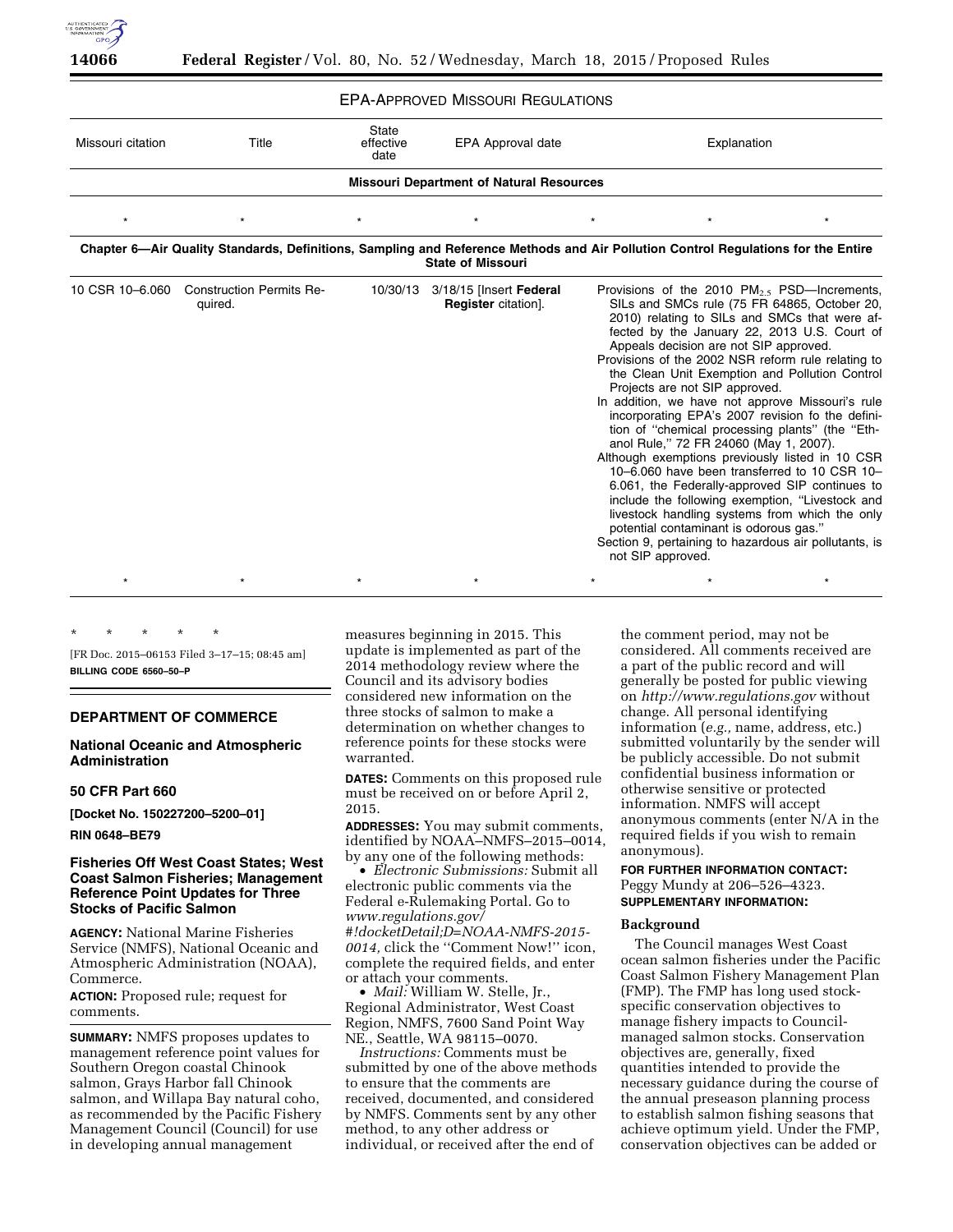changed either through a plan amendment or notice and comment rulemaking if a comprehensive technical review of the best scientific information available provides evidence that, in the view of the Salmon Technical Team (STT), Scientific and Statistical Committee (SSC), and the Council, justifies a modification (FMP section 3.2.2).

In 2009, NMFS amended the guidelines for National Standard 1 (NS1) of the Magnuson-Stevens Fishery Conservation and Management Act (MSA) at 50 CFR 600.310 to provide guidance on how to comply with new annual catch limit (ACL) and accountability measure requirements for ending overfishing of fisheries managed by Federal fishery management plans, including status determination criteria (SDC) (74 FR 3204). Amendment 16 to the FMP (76 FR 81851) defined a suite of reference points for salmon, consistent with the revised NS1 guidelines. In the FMP, SDC are defined in terms of quantifiable, biologicallybased reference points, or population parameters, including: maximum sustainable yield (MSY), MSY fishing mortality rate  $(F_{MSY})$ , MSY spawner abundance  $(S_{MSY})$ , minimum stock size threshold (MSST), and maximum fishery mortality threshold (MFMT, generally equal to  $F_{MSY}$ ). Under the FMP, changes to SDC can be made without a plan amendment if a comprehensive technical review of the best scientific information available provides evidence that, in the view of the STT, SSC, and the Council, a modification of the values of the SDC is justified (FMP section 3.1.7).

As part of the 2014 methodology review, the Council and its advisory bodies considered new information on three stocks of salmon (Southern Oregon coastal Chinook salmon, Grays Harbor fall Chinook salmon, and Willapa Bay natural coho) to make a determination on whether changes to reference points for these stocks were warranted. A joint methodology review was conducted by the STT, SSC, and the Model Evaluation Workgroup at the Council offices in Portland, OR, October 21–23, 2014. The results of the methodology review were presented at the Council meeting in Costa Mesa, CA, November 12–19, 2014. Both the methodology review and the Council meeting were open to the public and were announced in the **Federal Register** (79 FR 59741, October 3, 2014 and 79 FR 63900, October 27, 2014). Documents considered by the Council are available on the Council Web site (*[http://www.pcouncil.org/](http://www.pcouncil.org/resources/archives/briefing-books/november-2014-briefing-book/#salmonNov2014) [resources/archives/briefing-books/](http://www.pcouncil.org/resources/archives/briefing-books/november-2014-briefing-book/#salmonNov2014) [november-2014-briefing-book/](http://www.pcouncil.org/resources/archives/briefing-books/november-2014-briefing-book/#salmonNov2014)*

*[#salmonNov2014](http://www.pcouncil.org/resources/archives/briefing-books/november-2014-briefing-book/#salmonNov2014)*). The Council transmitted their recommended changes to NMFS in a letter dated January 23, 2015. This proposed rule describes the reference point updates that are being proposed for implementation in the FMP in developing annual management measures beginning in 2015.

# **Southern Oregon Coastal Chinook Salmon**

The Southern Oregon coastal Chinook salmon stock, a component of the Southern Oregon Northern California Chinook stock complex, is an aggregate of natural and hatchery fall and spring Chinook salmon populations in Oregon streams south of the Elk River (*e.g.,*  Rogue River, Pistol River, and Chetco River), plus spring Chinook salmon from the Umpqua River. Rogue River fall Chinook are used to indicate relative abundance of Southern Oregon coastal Chinook salmon. The current conservation objective for this stock is 60–90 fish per mile in three standard index areas. At the 2014 methodology review, the Oregon Department of Fish and Wildlife (ODFW) provided an analysis that was used by the State of Oregon in 2013 to adopt new State management objectives for Rogue River fall Chinook. The analysis used a Ricker spawner-recruit relationship for Rogue River fall Chinook that included smolt survival and mean summer flow covariates. ODFW proposed that the Council adopt their conservation objective and reference points for Southern Oregon coastal Chinook salmon in the FMP, while keeping this stock as a component of the Southern Oregon Northern California stock complex (where Klamath River fall Chinook is the indicator stock). ODFW's spawner-recruit analysis resulted in an  $S_{MSY}$  point estimate of 34,992 and  $F_{MSY}$ of 54 percent. ODFW used the 75th percentile of the  $S_{MSY}$  posterior distribution (36,880 natural-area spawners) as an estimate of  $S_{MSY}$  to determine an MSST of 18,440 naturalorigin spawners (MSST =  $0.5 * 36,880$ ). ODFW also proposed a stock conservation objective of 41,000 naturally-produced adults passing Huntley Park in the Rogue River, near Gold Beach, OR.

The STT and SSC evaluated ODFW's analysis and recommended that the Council adopt ODFW's proposed values as described above. The SSC recommended ODFW's proposed values for  $S_{MSY}$  and  $F_{MSY}$  but noted that the choice of MSST, above 50 percent of S<sub>MSY</sub>, was a policy decision. Based on information from the 2014 methodology review and the advisory body recommendations, the Council adopted

the following reference point value updates for southern Oregon coastal Chinook salmon and NMFS proposes to implement them:

- Conservation objective: 41,000 naturally-produced adults passing Huntley Park
- $S_{\text{MSY}}$  34,992 natural-area spawners
- MFMT  $(F_{\text{MSY}})$ : 54 percent<br>• MSST: 18.440 (20.500 mea
- MSST: 18,440 (20,500 measured at Huntley Park) natural-origin spawners

### **Grays Harbor Fall Chinook Salmon**

During the 2014 methodology review, Washington Department of Fish and Wildlife (WDFW) staff presented a spawner-recruit analysis for Grays Harbor fall Chinook salmon. The analysis produced an estimated  $S_{MSY}$  of 13,326 for the Chehalis and Humptulips Rivers combined (9,753 and 3,573, respectively). This estimate is slightly lower than the current management objective of 14,600 natural-area spawners, which was adopted in 1979 based on available spawning habitat. The new  $S_{MSY}$  estimate of 13,326 is currently being used by the Pacific Salmon Commission; adoption by the Council provides consistency between the FMP and the Pacific Salmon Treaty. The STT and SSC agreed that WDFW's estimate of S<sub>MSY</sub> represents the best available science, and recommended that the Council adopt this estimate of  $S_{MSY}$ , and associated reference points developed by the STT, for the salmon FMP.

Based on information from the 2014 methodology review and the advisory body recommendations, the Council adopted the recommended stock productivity methodology and the resulting  $S_{MSY}$  value. However, the Council's action was not explicit with respect to the values for the associated reference points, specifically MSST and MFMT. The Council and NMFS use MSST to determine if a stock is overfished, and MFMT to determine if overfishing is occurring. Because it is necessary to make determinations as to whether the Grays Harbor fall Chinook salmon stock is overfished or experiencing overfishing in preparation for the development of the 2015 management measures, NMFS is proposing to implement values for MSST and MFMT based on the recommendations of the STT, pursuant to NMFS' independent rulemaking authority (18 U.S.C. 1855(d)). Should the Council choose to adopt a different value for MSST or MFMT, NMFS will determine the appropriate process for considering those values. The FMP states that MSST is generally defined as 0.5  $*$  S<sub>MSY</sub> or 0.75  $*$  S<sub>MSY</sub>, although there are some exceptions. Currently,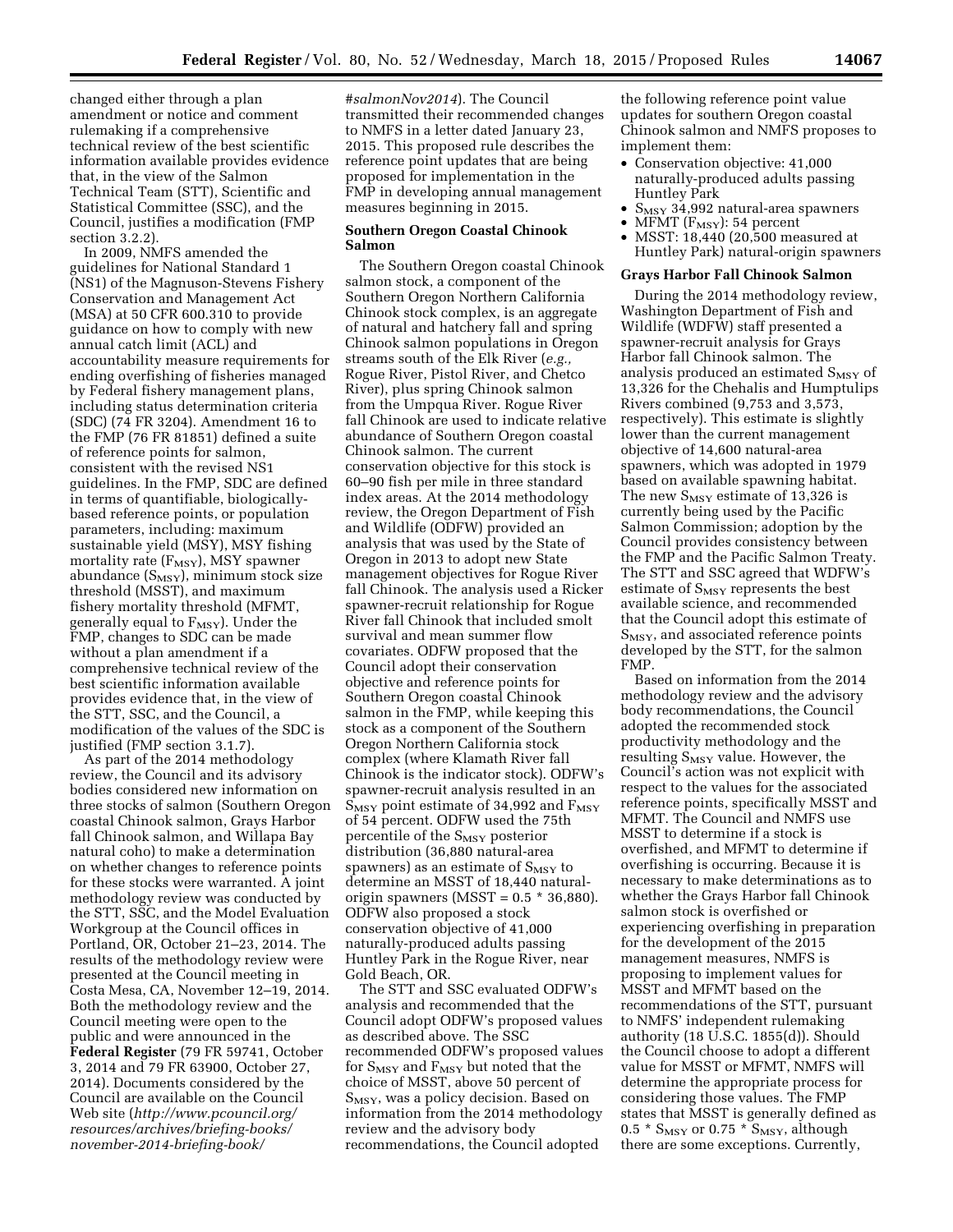MSST for Grays Harbor fall Chinook is  $MST = 0.5 * S<sub>MSY</sub>$ . Applying the same approach to the proposed  $S_{MSY}$  value of 13,326 results in an MSST of 6,663 natural-area spawners. Applying the spawner-recruit parameter estimates from WDFW's analysis, as recommended by the STT as the best available science, yields an MFMT of 63 percent. Therefore, based on the recommendation of the Council and the advisory bodies, NMFS proposes the following reference point value updates for Grays Harbor fall Chinook salmon:

- Conservation objective: 13,326 spawners (equal to  $S_{MSY}$ , per FMP section 3.2.1)
- $S_{\text{MSY}}$ : 13,326 spawners (9,753 in the Chehalis River and 3,573 in the Humptulips River)
- MFMT  $(F_{\text{MSY}})$ : 63 percent (application of WDFW's spawner-recruit analysis as recommended by the STT)
- MSST: 6,663 natural-area spawners  $(MSST = 0.5 * S_{MSY})$  (application of current policy to updated  $S_{MSY}$ ).

### **Willapa Bay Natural Coho**

The Willapa Bay natural coho salmon stock was added to the FMP under Amendment 16, but without a conservation objective and other reference point values. WDFW's habitatbased escapement goal (*i.e.,* adult salmon escaping the fishery to return to freshwater habitat for spawning) for this stock is 13,090 natural-origin fish. The STT performed a spawner-recruit analysis, which produced an estimated  $S_{MSY}$  of 17,200 natural-area spawners, and an  $F_{MSY}$  of 74 percent. The STT recommended that the Council adopt reference points for this stock based on this analysis. The STT's recommendation also included an MFMT of 74 percent, a MSST of 8,600 natural-area spawners (MSST = 0.5 \* S<sub>MSY</sub>), and annual catch limit calculated on the basis of  $F_{\text{ACL}} = 0.95 * F_{\text{MSY}} = 71$ percent. The SSC supported these recommendations.

Based on information from the 2014 methodology review and the advisory body recommendations, the Council adopted the recommended stock productivity methodology and the resulting S<sub>MSY</sub> and MFMT values. However, the Council's action was not explicit with respect to the value for MSST. The Council and NMFS use MSST to determine if a stock is overfished. Because it is necessary to determine whether the Willapa Bay natural coho stock is overfished, in preparation for the development of the 2015 management measures, NMFS is proposing to implement a value for MSST based on the recommendations of the STT, pursuant to NMFS'

independent rulemaking authority (18 U.S.C. 1855(d)). Should the Council choose to adopt a different value for MSST, it should confer with NMFS regarding the appropriate process for addressing this value. As noted above, the FMP states that MSST is generally defined as 0.5  $*$   $S_{\text{MSY}}$  or 0.75  $*$   $S_{\text{MSY}}$ . The Council has generally applied a policy of MSST =  $0.5*$  S<sub>MSY</sub>. Applying this approach to the proposed  $\bar{S}_{MSY}$ value of 17,200 results in an MSST of 8,600 natural-area spawners. Therefore, based on the recommendation of the Council and the advisory bodies, NMFS proposes the following reference point values for Willapa Bay natural coho:

- Conservation objective: 17,200 natural-area spawners (equal to  $S_{MSY}$ , per FMP section 3.2.1)
- $S_{\text{MSY}}$ : 17,200 natural-area spawners
- MFMT ( $F_{MSY}$ ): 74 percent
- MSST: 8,600 natural-area spawners  $(MSST = 0.5 * S_{MSY})$

In addition, because Willapa Bay natural coho is not managed under an international agreement, listed under the ESA, or designated as a hatchery stock, the FMP requires that it be managed with an ACL (FMP sections 3.3.3 and 3.3.4). Because it is not part of a stock complex, it will be managed using an individual stock ACL. The Council and NMFS will determine the ACL annually, based on annual abundance projections and the appropriate formula set forth in the FMP (FMP section 3.3.4). Because the Council has recommended, and NMFS proposes to adopt, a directly estimated value for  $F_{MSY}$ , Willapa Bay natural coho is a Tier 1 stock for purposes of determining the acceptable biological catch (ABC) and the ACL. According to the FMP, for a Tier 1 stock,  $F_{ABC} = F_{MSY}$  $*$  0.95,  $F_{ABC} = F_{ACL}$ , and  $F_{ACL}$  is applied to the projected annual abundance to determine the ACL escapement level for the year (FMP sections 3.3.3 and 3.3.4).

As noted earlier, the Council is expected to address the reference points for Willapa Bay natural coho salmon that were not explicit in its prior action at its March meeting. It is possible that it could recommend values for MSST that are different from those proposed above. Were this to occur, the recommended values would likely be 0.75  $*$  S<sub>MSY</sub> or between that value and 0.5  $*$  S<sub>MSY</sub>, based on the definition of MSST set forth in the FMP.

### **Classification**

Pursuant to section 304(b)(1)(A) of the MSA, the NMFS Assistant Administrator has determined that this proposed rule is consistent with the Pacific Salmon Fishery Management

Plan, the MSA, and other applicable law, subject to further consideration after public comment. As described above, NMFS is proposing portions of this rule according to section 305(d) of the MSA.

This proposed rule has been determined to be not significant for purposes of Executive Order 12866.

The West Coast Regional Administrator has determined that the actions of this proposed rule qualify for categorical exclusion from further NEPA analysis under NAO 216–6.

The Chief Counsel for Regulation of the Department of Commerce certified to the Chief Counsel for Advocacy of the Small Business Administration that this proposed rule, if adopted, would not have a significant economic impact on a substantial number of small entities.

The purpose of the Regulatory Flexibility Act (RFA) is to relieve small businesses, small organizations, and small governmental entities of burdensome regulations and recordkeeping requirements. Major goals of the RFA are: (1) To increase agency awareness and understanding of the impact of their regulations on small business, (2) to require agencies communicate and explain their findings to the public, and (3) to encourage agencies to use flexibility and to provide regulatory relief to small entities. The RFA emphasizes predicting impacts on small entities as a group distinct from other entities and the consideration of alternatives that may minimize the impacts while still achieving the stated objective of the action. An initial regulatory flexibility analysis (IRFA) is conducted unless it is determined that an action will not have a ''significant economic impact on a substantial number of small entities.''

The objective of this proposed rule is to update management reference points for three stocks of salmon under the FMP. This proposed rule would impact vessels harvesting salmon from the ocean troll fishery. The following fishery information is found in the Council's Review of 2013 Ocean Salmon Fisheries Stock Assessment and Fisheries Evaluation Document. In 2013, there were 2,270 permits issued for this fishery, with a total ex-vessel value of \$34.1 million. Of the 2,270 permits, only 1,177 actually landed salmon all within the states of California, Oregon and Washington. In California, 670 vessels landed salmon for an ex-vessel value of \$23.6 million; in Oregon, 399 vessels landed salmon for an ex-vessel value of \$7.6 million; and in Washington, 108 vessels landed salmon for an ex-vessel value of \$2.8 million. Treaty Indian ocean fisheries landed